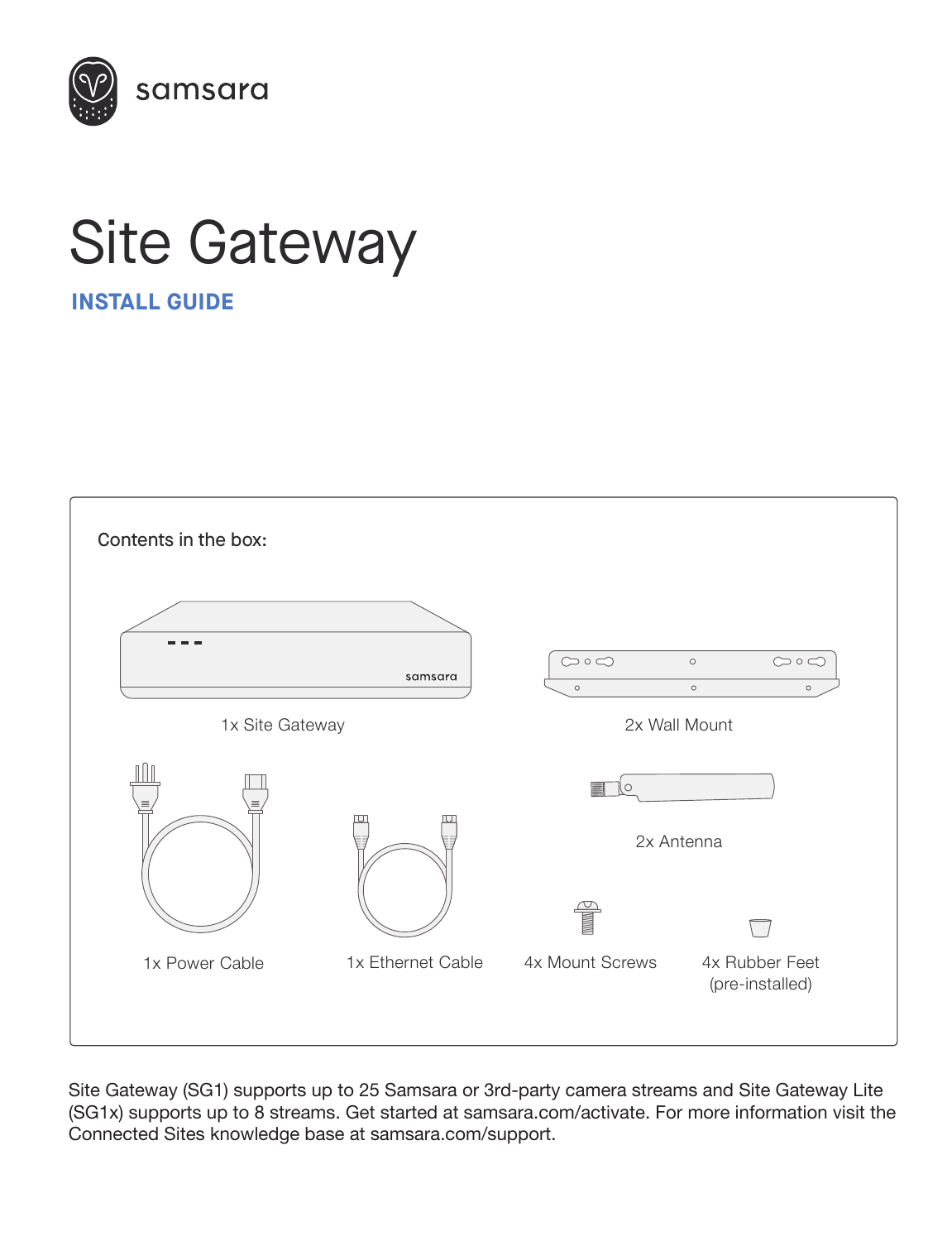

- **a** Plug the power cord into the Site Gateway.
- **b** Plug the power plug into a 110-120 VAC power outlet.
- **c** Power the Site Gateway on by the switch (on the back left of the Gateway).





**3**

Screw on the LTE Antennas to the back of the Site Gateway.

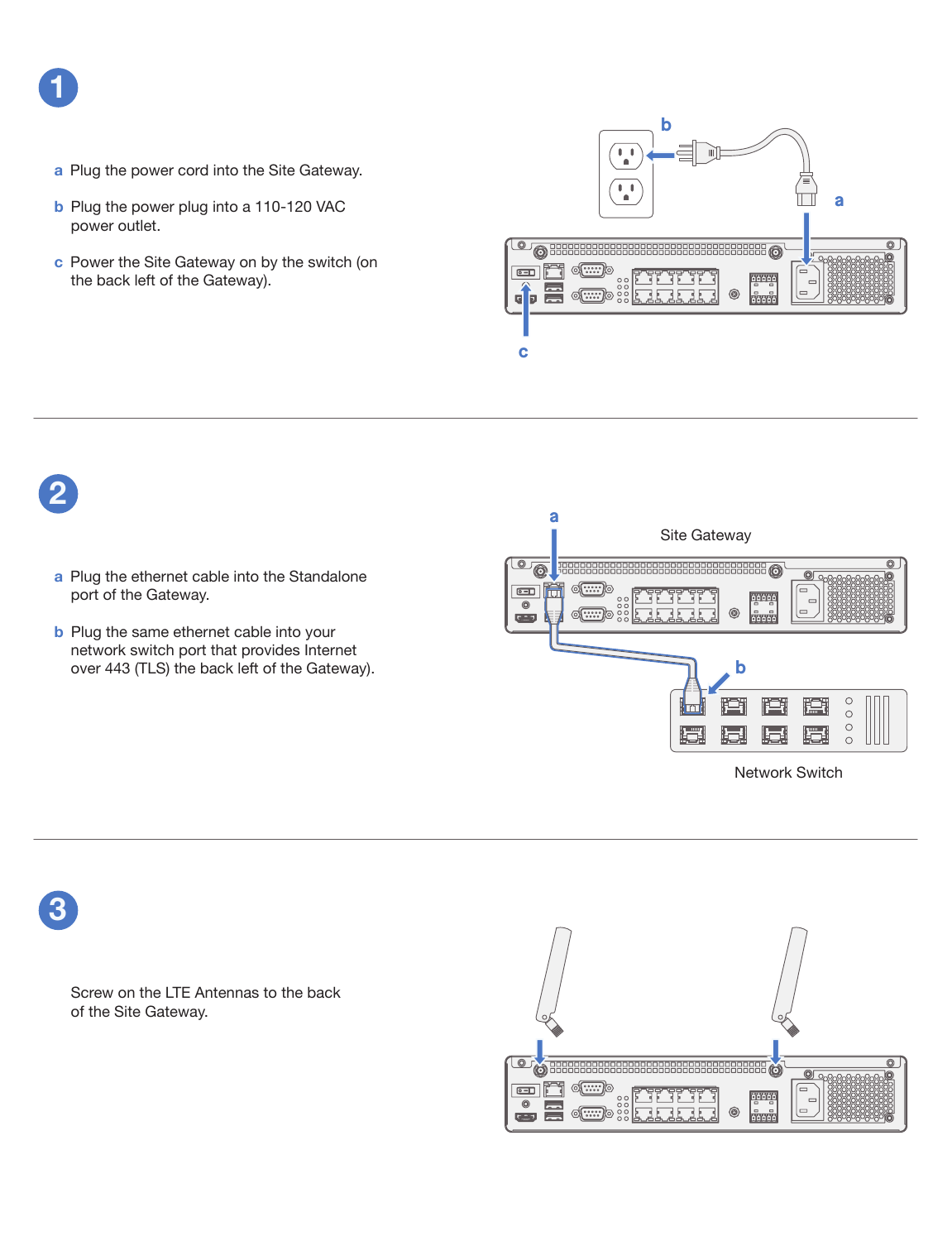• Power Off: Red

**4**

**5**

- Power On: Green
- Network Activity: Flashing Blue
- Disk Activity: Flashing Blue (Minimal)



#### *Device plugged in, but powered off*

samsara

The Samsara Site Visibility solution is easy and flexible to deploy in to pre-existing or new networks. The following diagrams will help you identify how best to physically add your Site Gateway (SG) and Site Cameras to your network.

During the install, login to your Samsara cloud dashboard and navigate to Settings > Devices and select the Site Gateway you would like to configure. On this page, you can also view diagnostics mid-install and adjust any settings.

There are two general configurations that you will likely choose between in setting up your Site Visibility deployment:

**Figure A** - your internet access and cameras are in the same network.

**Figure B** - your internet access is in one network, and your cameras are in another.

To simplify this, we'll refer to the network where you have internet access as your "Corporate Network" and the optional secondary network where your cameras will reside as your "Camera VLAN."

Configurations presented on next page

# **3**

**Activate Devices**

Visit samsara.com/activate to get started with setup.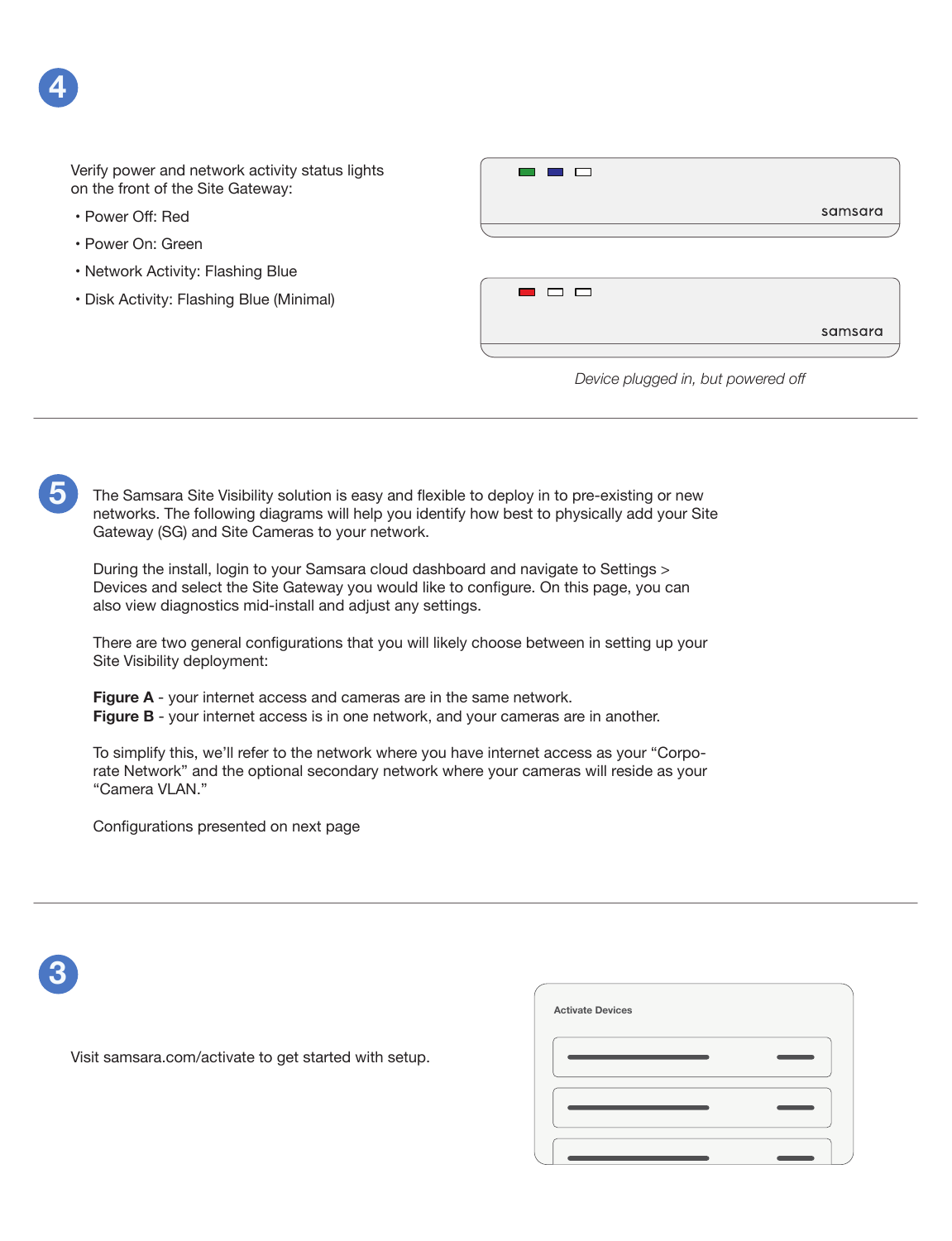### **Figure A**

If your cameras are already in your corporate network, deploying the SG simply requires an ethernet connection from the SG's standalone port to your existing corporate network. By default, the SG will acquire an IP address in the corporate network via DHCP. Alternatively, a static IP may be configured via the cloud dashboard.

### **Figure B**

In the case that your cameras are in a separate Camera Network from your Corporate Network, the SG can either join a pre-existing Camera Network or act as a DHCP server and host a new Camera Network.

Figures B.1 & B.2 further illustrate these scenarios.